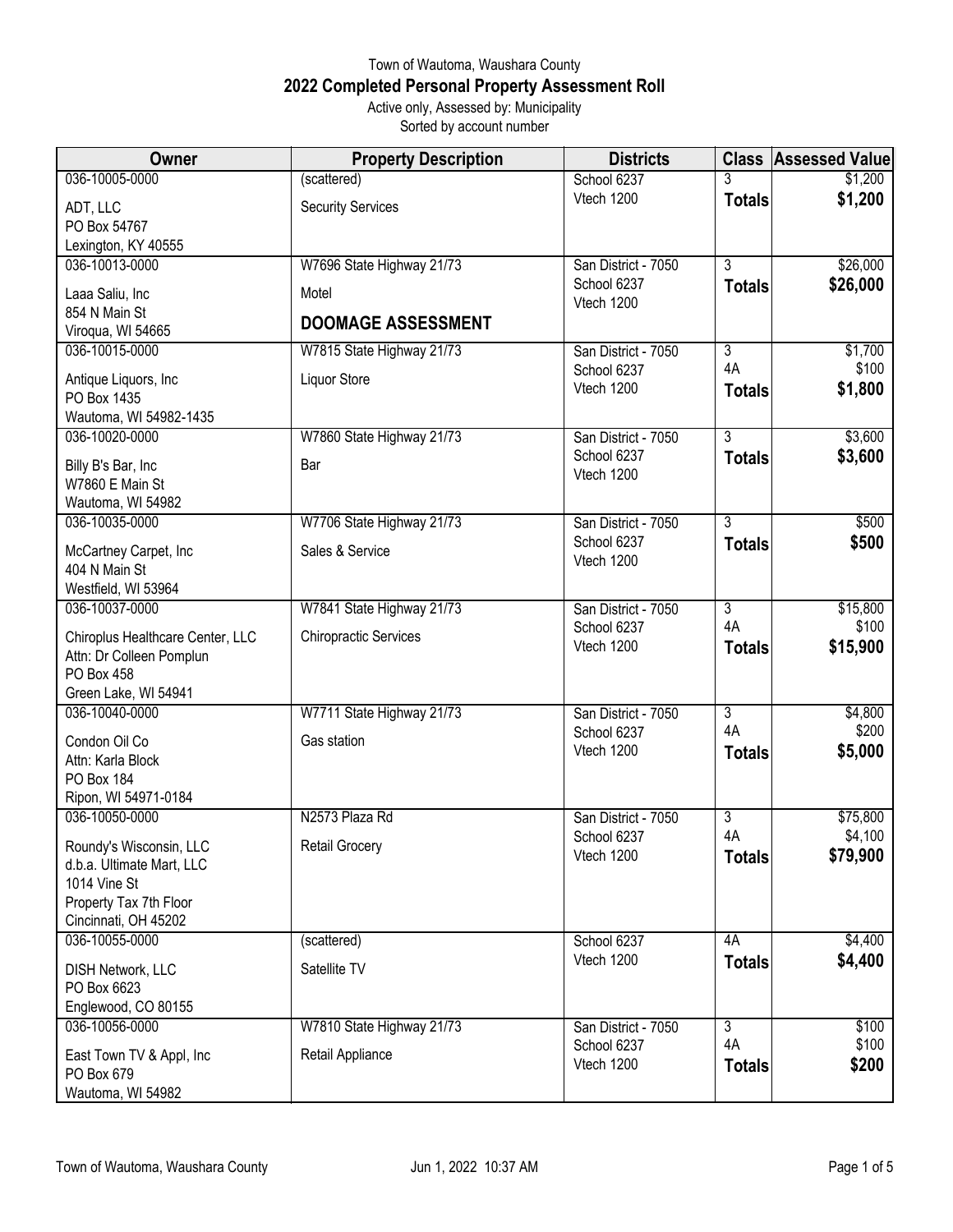| Owner                                               | <b>Property Description</b>     | <b>Districts</b>                   | <b>Class</b>        | <b>Assessed Value</b> |
|-----------------------------------------------------|---------------------------------|------------------------------------|---------------------|-----------------------|
| 036-10057-0000                                      | W8412 Beechnut Ave              | School 6237                        | 4C                  | \$33,300              |
| Harold J Eichstadt Survivors Trust                  | Mobile Home On MFL              | Vtech 1200                         | <b>Totals</b>       | \$33,300              |
| 631 Hazel St Apt 502                                |                                 |                                    |                     |                       |
| Oshkosh, WI 54901<br>036-10059-0000                 | W7815 State Highway 21/73       | San District - 7050                | $\overline{3}$      | \$7,500               |
|                                                     |                                 | School 6237                        | 4A                  | \$9,800               |
| Edward D Jones & Co, LP                             | Stockbroker/Dealer              | Vtech 1200                         | <b>Totals</b>       | \$17,300              |
| d.b.a. Tax Reporting #64673<br>PO Box 66528         |                                 |                                    |                     |                       |
| St Louis, MO 63166-6528                             |                                 |                                    |                     |                       |
| 036-10061-0000                                      | <b>Beechnut Ave</b>             | School 6237                        | 4B                  | \$84,200              |
| Feest, Richard J                                    | <b>Boll/MFL</b>                 | Vtech 1200                         | <b>Totals</b>       | \$84,200              |
| Attn: Richard Feest                                 |                                 |                                    |                     |                       |
| N80 W24536 Plainview Rd                             |                                 |                                    |                     |                       |
| Sussex, WI 53089<br>036-10062-0000                  | W7829 State Highway 21/73       | San District - 7050                | $\overline{3}$      | \$4,200               |
|                                                     |                                 | School 6237                        | 4A                  | \$14,400              |
| First Choice Realty, Inc<br>PO Box 825              | <b>Real Estate</b>              | Vtech 1200                         | <b>Totals</b>       | \$18,600              |
| Wautoma, WI 54982-0825                              | <b>DOOMAGE ASSESSMENT</b>       |                                    |                     |                       |
| 036-10065-0200                                      | W7829 State Highway 21/73       | San District - 7050                | $\overline{3}$      | \$5,700               |
| GreatAmerica Financial Services Corp                | Leasing                         | School 6237                        | <b>Totals</b>       | \$5,700               |
| 625 First St SE                                     |                                 | Vtech 1200                         |                     |                       |
| <b>Ste 800</b>                                      |                                 |                                    |                     |                       |
| Cedar Rapids, IA 52401                              |                                 |                                    |                     |                       |
| 036-10065-0300                                      | W7810 State Highway 21/73       | San District - 7050<br>School 6237 | $\overline{3}$      | \$8,200<br>\$8,200    |
| GreatAmerica Financial Services Corp                | Leasing                         | Vtech 1200                         | <b>Totals</b>       |                       |
| 625 First St SE<br>Ste 800                          |                                 |                                    |                     |                       |
| Cedar Rapids, IA 52401                              |                                 |                                    |                     |                       |
| 036-10090-0000                                      | N2838 17th Dr                   | School 6237                        | $\overline{3}$      | \$11,600              |
| Kelley Sand & Gravel, Inc                           | <b>Gravel Pit</b>               | Vtech 1200                         | 4A                  | \$100                 |
| PO Box 75                                           |                                 |                                    | <b>Totals</b>       | \$11,700              |
| Wautoma, WI 54982                                   |                                 |                                    |                     |                       |
| 036-10100-0000                                      | N4080 State Highway 22          | School 6237                        | 3                   | \$500                 |
| Kirk International, Inc                             | <b>Wholesale Trees/Supplies</b> | Vtech 1200                         | 4A<br><b>Totals</b> | \$400<br>\$900        |
| PO Box 547                                          |                                 |                                    |                     |                       |
| Beavercreek, OR 97004<br>036-10104-0000             | W7708 County Rd MM              | School 6475                        | 4A                  | \$139,700             |
|                                                     |                                 | Vtech 1200                         | <b>Totals</b>       | \$139,700             |
| Flint Hills Resources Pine Bend, LLC<br>PO Box 3755 | Refineries                      |                                    |                     |                       |
| Wichita, KS 67201-3755                              |                                 |                                    |                     |                       |
| 036-10110-0000                                      | W7815 State Highway 21/73       | San District - 7050                | $\overline{3}$      | \$7,500               |
| Lehr Heating & Plumbing, Inc                        | Heating & Plumbing              | School 6237                        | <b>Totals</b>       | \$7,500               |
| PO Box 36                                           |                                 | Vtech 1200                         |                     |                       |
| Wautoma, WI 54982-0036                              | <b>DOOMAGE ASSESSMENT</b>       |                                    |                     |                       |
| 036-10113-0000                                      | N2863 State Highway 73          | School 6237                        | $\overline{3}$      | \$100                 |
| Lund, Mark & Susan - Auto Repair, LLC               | Auto Repair                     | Vtech 1200                         | <b>Totals</b>       | \$100                 |
| Attn: Mark & Susan Lund                             |                                 |                                    |                     |                       |
| PO Box 475<br>Wautoma, WI 54982-0475                |                                 |                                    |                     |                       |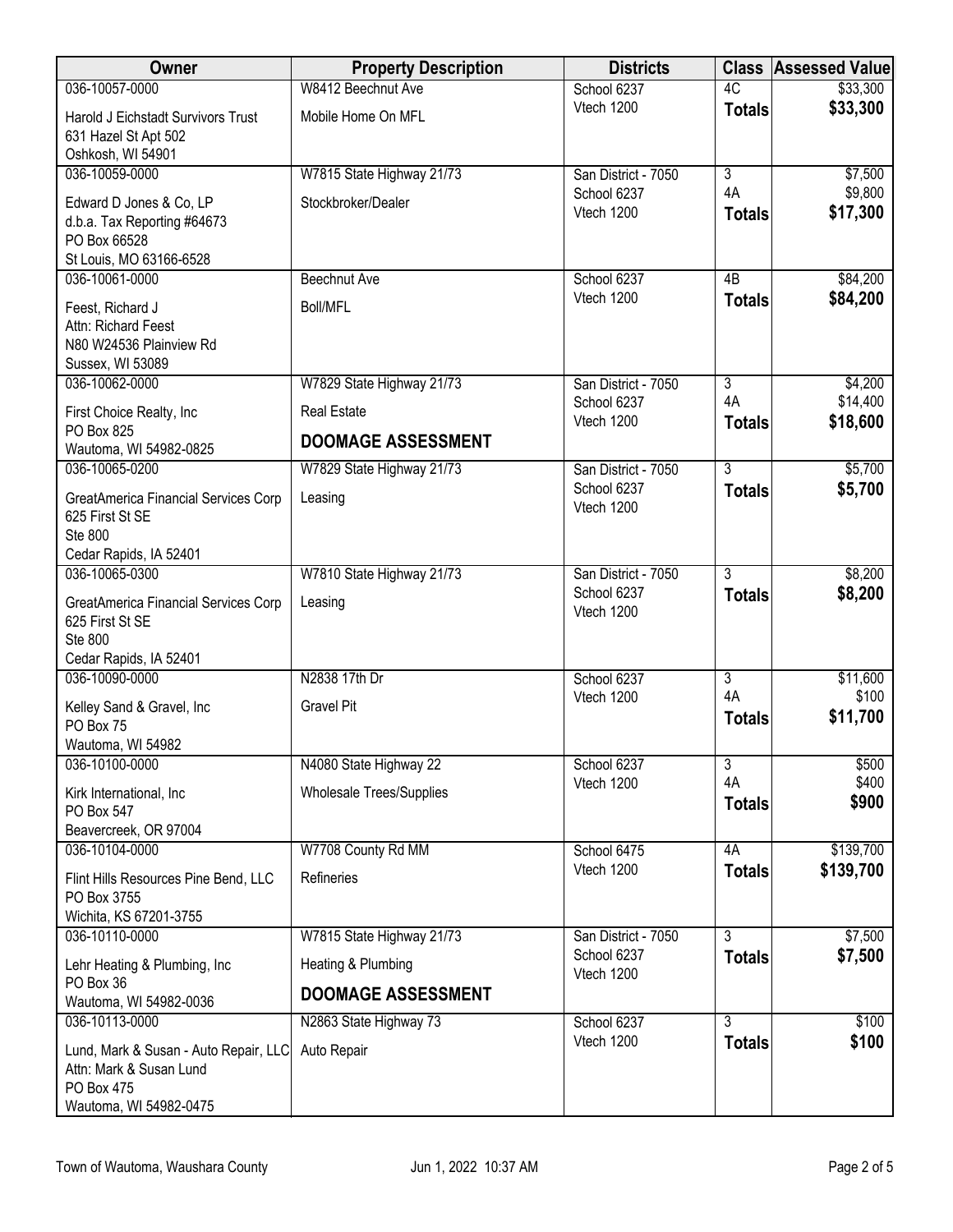| Owner                                         | <b>Property Description</b> | <b>Districts</b>                   | <b>Class</b>         | <b>Assessed Value</b> |
|-----------------------------------------------|-----------------------------|------------------------------------|----------------------|-----------------------|
| 036-10117-0000                                | N2930 State Highway 22      | School 6237                        | 3                    | \$1,100               |
| Quadient Leasing USA, Inc                     | Leasing                     | Vtech 1200                         | <b>Totals</b>        | \$1,100               |
| Attn: Tax Dept                                |                             |                                    |                      |                       |
| 478 Wheelers Farms Rd                         |                             |                                    |                      |                       |
| Milford, CT 06461                             |                             |                                    |                      |                       |
| 036-10120-0000                                | W7810 State Highway 21/73   | San District - 7050<br>School 6237 | $\overline{3}$<br>4A | \$9,100<br>\$2,200    |
| Mid State Supply, Inc                         | <b>Wholesale Supply</b>     | Vtech 1200                         | <b>Totals</b>        | \$11,300              |
| PO Box 510                                    |                             |                                    |                      |                       |
| Wautoma, WI 54982-0510                        |                             |                                    |                      |                       |
| 036-10133-0000                                | (scattered)                 | San District - 7050                | $\overline{3}$       | \$100                 |
| Quadient, Inc                                 | Leasing                     | School 6237<br>Vtech 1200          | <b>Totals</b>        | \$100                 |
| Attn: Tax Dept                                |                             |                                    |                      |                       |
| 478 Wheelers Farms Rd                         |                             |                                    |                      |                       |
| Milford, CT 06461                             |                             |                                    |                      |                       |
| 036-10142-0000                                | (scattered)                 | School 6237<br>Vtech 1200          | 3                    | \$6,500               |
| Grayhawk Leasing, LLC                         | Leasing                     |                                    | <b>Totals</b>        | \$6,500               |
| 1412 Main St Ste 1500                         |                             |                                    |                      |                       |
| Dallas, TX 75202                              |                             |                                    |                      |                       |
| 036-10145-2000                                | (scattered)                 | School 6237                        | $\overline{3}$       | \$100                 |
| Pitney Bowes Global Financial Services<br>LLC | Leasing                     | Vtech 1200                         | <b>Totals</b>        | \$100                 |
| 600 N Westshore Blvd                          |                             |                                    |                      |                       |
| Suite 810                                     |                             |                                    |                      |                       |
| Tampa, FL 33609                               |                             |                                    |                      |                       |
| 036-10147-0000                                | N2573 Plaza Rd              | San District - 7050                | 4A                   | \$200                 |
| Redbox Automated Retail, LLC                  | <b>DVD/Game Rental</b>      | School 6237<br>Vtech 1200          | <b>Totals</b>        | \$200                 |
| PO Box 72210                                  |                             |                                    |                      |                       |
| Phoenix, AZ 85050                             |                             |                                    |                      |                       |
| 036-10153-0000                                | W7740 State Highway 21/73   | San District - 7050                | $\overline{3}$       | \$13,500              |
| Rigden Enterprises, LLC                       | Restaurant                  | School 6237<br>Vtech 1200          | 4A                   | \$3,700               |
| d.b.a. Dairy Queen                            |                             |                                    | <b>Totals</b>        | \$17,200              |
| N1881 Silver Lake Rd                          |                             |                                    |                      |                       |
| Wautoma, WI 54982                             |                             |                                    |                      |                       |
| 036-10159-0000                                | N2641 17th Ln               | San District - 7050<br>School 6237 | $\overline{3}$<br>4A | \$1,000<br>\$100      |
| NBA Holding, LLC                              | Res. Care Facility          | Vtech 1200                         | <b>Totals</b>        | \$1,100               |
| Attn: Silver Lake Manor                       |                             |                                    |                      |                       |
| 126 S Main St                                 |                             |                                    |                      |                       |
| PO Box 120                                    |                             |                                    |                      |                       |
| Neshkoro, WI 54960-0120<br>036-10170-0000     | N2888 State Highway 22      | School 6237                        | $\overline{3}$       | \$82,000              |
|                                               |                             | Vtech 1200                         | <b>Totals</b>        | \$82,000              |
| Waushara Dental Associates SC, Inc.           | <b>Dental Services</b>      |                                    |                      |                       |
| N2888 State Hwy 22                            |                             |                                    |                      |                       |
| Wautoma, WI 54982<br>036-10172-0000           | W7815 State Highway 21/73   |                                    | $\overline{3}$       | \$500                 |
|                                               |                             | San District - 7050<br>School 6237 | 4A                   | \$100                 |
| Tammy's Hair Affairs                          | Salon                       | Vtech 1200                         | <b>Totals</b>        | \$600                 |
| N1405 22nd Ave                                |                             |                                    |                      |                       |
| Wautoma, WI 54982                             |                             |                                    |                      |                       |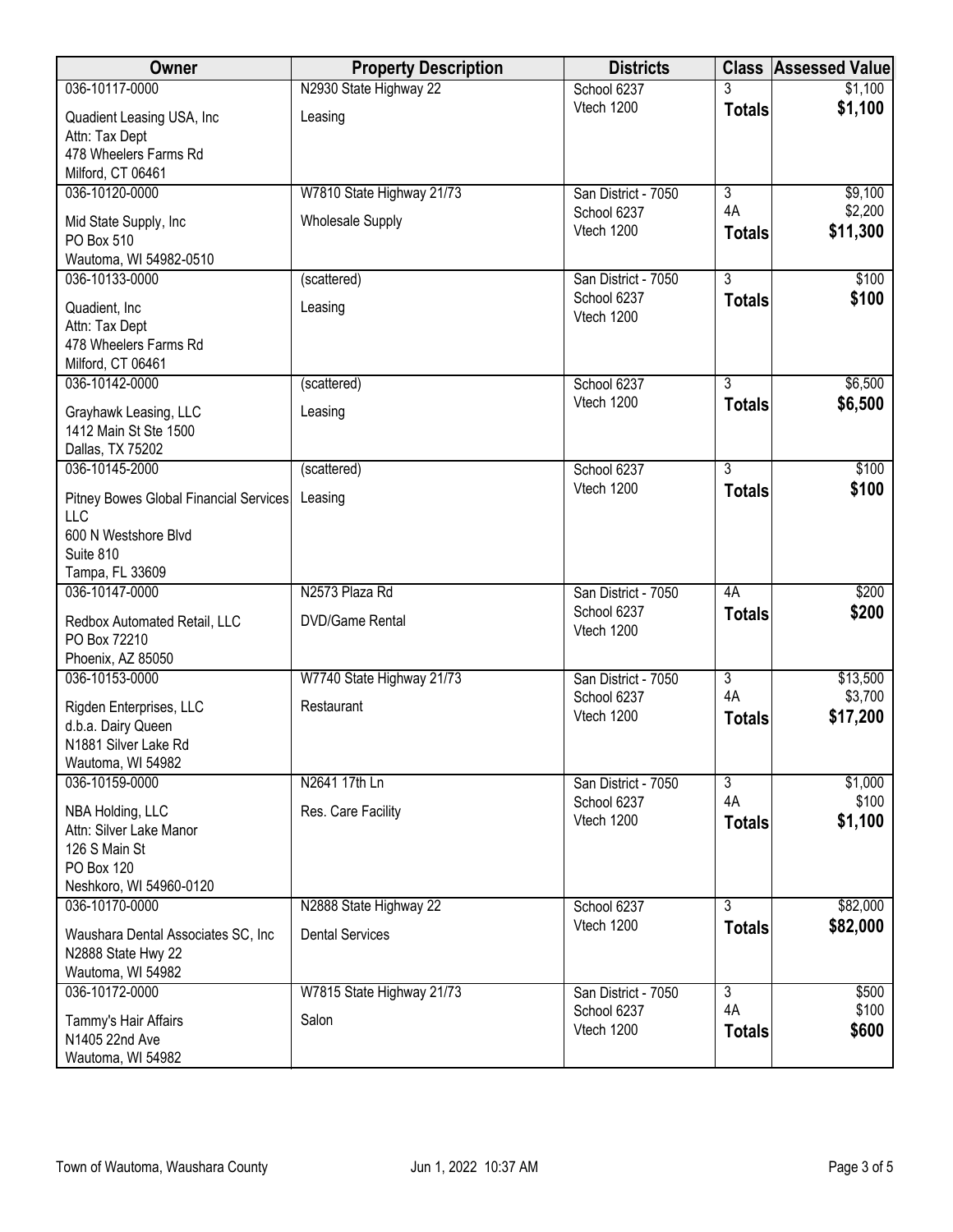| Owner                                                   | <b>Property Description</b> | <b>Districts</b>          |                 | <b>Class Assessed Value</b> |
|---------------------------------------------------------|-----------------------------|---------------------------|-----------------|-----------------------------|
| 036-10173-0000                                          | W7841 State Highway 21/73   | San District - 7050       |                 | \$2,500                     |
| Village Plaza Barber Shop                               | <b>Barber</b>               | School 6237<br>Vtech 1200 | <b>Totals</b>   | \$2,500                     |
| Attn: Jay Balistreri                                    | <b>DOOMAGE ASSESSMENT</b>   |                           |                 |                             |
| 436 E South Lake St                                     |                             |                           |                 |                             |
| Hancock, WI 54943<br>036-10175-0000                     | W7815 State Highway 21/73   | San District - 7050       | $\overline{3}$  | \$100                       |
|                                                         |                             | School 6237               | 4A              | \$500                       |
| Sky Bolt Enterprises, LLC<br>d.b.a. Floral Expressionsl | Florist                     | Vtech 1200                | <b>Totals</b>   | \$600                       |
| Attn: Marzahl, Ryan                                     | <b>DOOMAGE ASSESSMENT</b>   |                           |                 |                             |
| PO Box 206                                              |                             |                           |                 |                             |
| Wild Rose, WI 54984                                     |                             |                           |                 |                             |
| 036-10180-5000                                          | N4237 State Highway 73      | School 6237               | $\overline{3}$  | \$100                       |
| Van, Robert                                             | <b>Used Car Sales</b>       | Vtech 1200                | 4A              | \$100                       |
| d.b.a. Bob's Used Cars                                  |                             |                           | <b>Totals</b>   | \$200                       |
| Attn: Robert Van                                        | <b>DOOMAGE ASSESSMENT</b>   |                           |                 |                             |
| PO Box 51                                               |                             |                           |                 |                             |
| Wautoma, WI 54982-0051<br>036-10183-0000                | N2577 Plaza Rd              | San District - 7050       | $\overline{3}$  | \$2,500                     |
|                                                         |                             | School 6237               | <b>Totals</b>   | \$2,500                     |
| Wautoma Eye Clinic SC, Inc                              | Optometry                   | Vtech 1200                |                 |                             |
| N2577 Plaza Dr<br>Wautoma, WI 54982                     |                             |                           |                 |                             |
| 036-10184-0000                                          | N2934 State Highway 22      | School 6237               | $\overline{3}$  | \$44,200                    |
|                                                         |                             | Vtech 1200                | <b>Totals</b>   | \$44,200                    |
| Thedacare, Inc<br>Attn: TCP Wautoma                     | <b>Medical Svcs</b>         |                           |                 |                             |
| PO Box 8025                                             |                             |                           |                 |                             |
| Appleton, WI 54912                                      |                             |                           |                 |                             |
| 036-10190-0000                                          | N4080 State Highway 22      | School 6237               | $\overline{3}$  | \$1,600                     |
| Wells Fargo Financial Leasing, Inc                      | Leasing                     | Vtech 1200                | <b>Totals</b>   | \$1,600                     |
| d.b.a. Wells                                            |                             |                           |                 |                             |
| Attn: Property Tax Compliance                           |                             |                           |                 |                             |
| PO Box 36200                                            |                             |                           |                 |                             |
| Billings, MT 59107-6200<br>036-10193-0000               | State Highway 22            | School 6237               | $\overline{AB}$ | \$5,000                     |
|                                                         |                             | Vtech 1200                | <b>Totals</b>   | \$5,000                     |
| Shemanski, Ralph N<br>PO Box 661                        | <b>Boll/MFL</b>             |                           |                 |                             |
| Wautoma, WI 54982                                       |                             |                           |                 |                             |
| 036-10310-0000                                          | (scattered)                 | School 6237               | 4A              | \$24,000                    |
| Lamar Advertizing of La Crosse, Inc                     | Leasing                     | Vtech 1200                | <b>Totals</b>   | \$24,000                    |
| PO Box 66338                                            |                             |                           |                 |                             |
| Baton Rouge, LA 70896                                   |                             |                           |                 |                             |
| 036-10320-0000                                          | W7740 State Highway 21/73   | San District - 7050       | $\overline{3}$  | \$700                       |
| NuCO2 Supply, LLC                                       | Leasing                     | School 6237               | <b>Totals</b>   | \$700                       |
| Attn: Tax Dept                                          |                             | Vtech 1200                |                 |                             |
| 10 Riverview Dr                                         |                             |                           |                 |                             |
| Danbury, CT 06810                                       |                             |                           |                 |                             |
| 036-10330-0000                                          | County Rd C                 | School 6237               | 4B              | \$5,500                     |
| Ira Giese                                               | Boll                        | Vtech 1200                | <b>Totals</b>   | \$5,500                     |
| W9175 County Rd C                                       |                             |                           |                 |                             |
| Wautoma, WI 54982                                       |                             |                           |                 |                             |